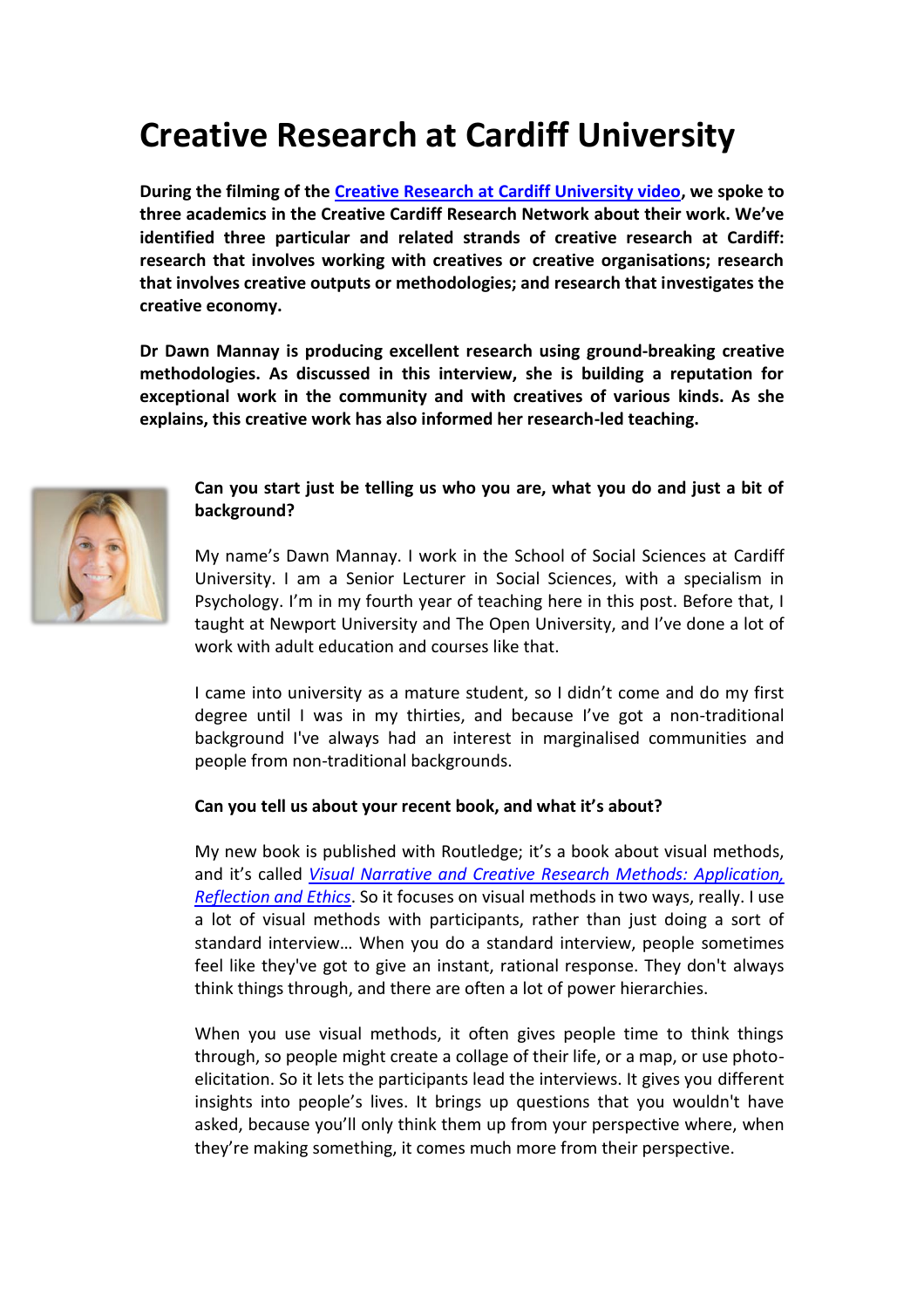The book talks a lot about how visual methods are good for tools of data production, so producing data. The other thing I really like about the visual is, it's a really good tool to disseminate findings. I think the real problem in academic work is that you do this academic work, you write a 200-page report or you write a journal article, and only a very small number of people are going to read that work. If you want to make real, social change with your work, you've got to engage with a diverse audience. So you might have to engage with young people, social workers, teachers, practitioners on the ground, general publics. They're not going to read your big, long, boring report or journal article. They want something quicker, snappier, something they can engage with. So the visual has been really useful.

On a recent project, with children who are in care or have left the care system, we made a number of posters and [postcards,](http://sites.cardiff.ac.uk/cascade/looked-after-children-and-education/) and we made [four films](http://sites.cardiff.ac.uk/cascade/looked-after-children-and-education/) recapping the main findings from the research. We made [music audios and](http://sites.cardiff.ac.uk/cascade/looked-after-children-and-education/) [music videos](http://sites.cardiff.ac.uk/cascade/looked-after-children-and-education/), and I think overall it's the impact of these things that have really changed practice. So they've made people stop and listen, and reflect, think about what they're doing, make concrete changes. They've engaged people in different ways, ways in which you wouldn't be able to engage people in with a simple report. I think the power of visual images, of film, of music, is one different way for academics to get their message out, otherwise there's no point in research. There's no point in research if you've got no audience, and I don't think you can necessarily get a wide audience if you're just writing reports and articles.

## **You've used creative research methods to work with marginalised people and communities. What have been the success stories there, and what kinds of creative people or companies have you worked with?**

I have worked with children in care and care-leavers who've left that system. Their voices are often marginalised. There's often a lot of research on them, but not with them. We used participatory visual activities like sandboxing and drawing, so they could lead the research more and give us their own opinions.

I've mainly worked with a local company in Cardiff called 'Ministry of Life'. They hold workshops with young people to help them become more creative. They do a lot of rap music, songs, music production. So they've been doing this for a while. They're based in Adamsdown, but they work in other areas in Cardiff.

When we did the research, I'd worked with them before on another project, so we got in contact with them to do this work. The first project I worked on them with was a project about Wales and Welshness. I've got an edited collection with the University of Wales press called *[Our Changing Land](http://www.uwp.co.uk/book/our-changing-land-paperback/)*: *[Revisiting Gender, Class and Identity in Contemporary Wales](http://www.uwp.co.uk/book/our-changing-land-paperback/)*, and it revisits older work about what it's like to be Welsh, what it's like to have a Welsh identity, in terms of gender, class and identity. I wrote the book with 12 other academics. They all wrote a chapter, we all reflected on things like poverty,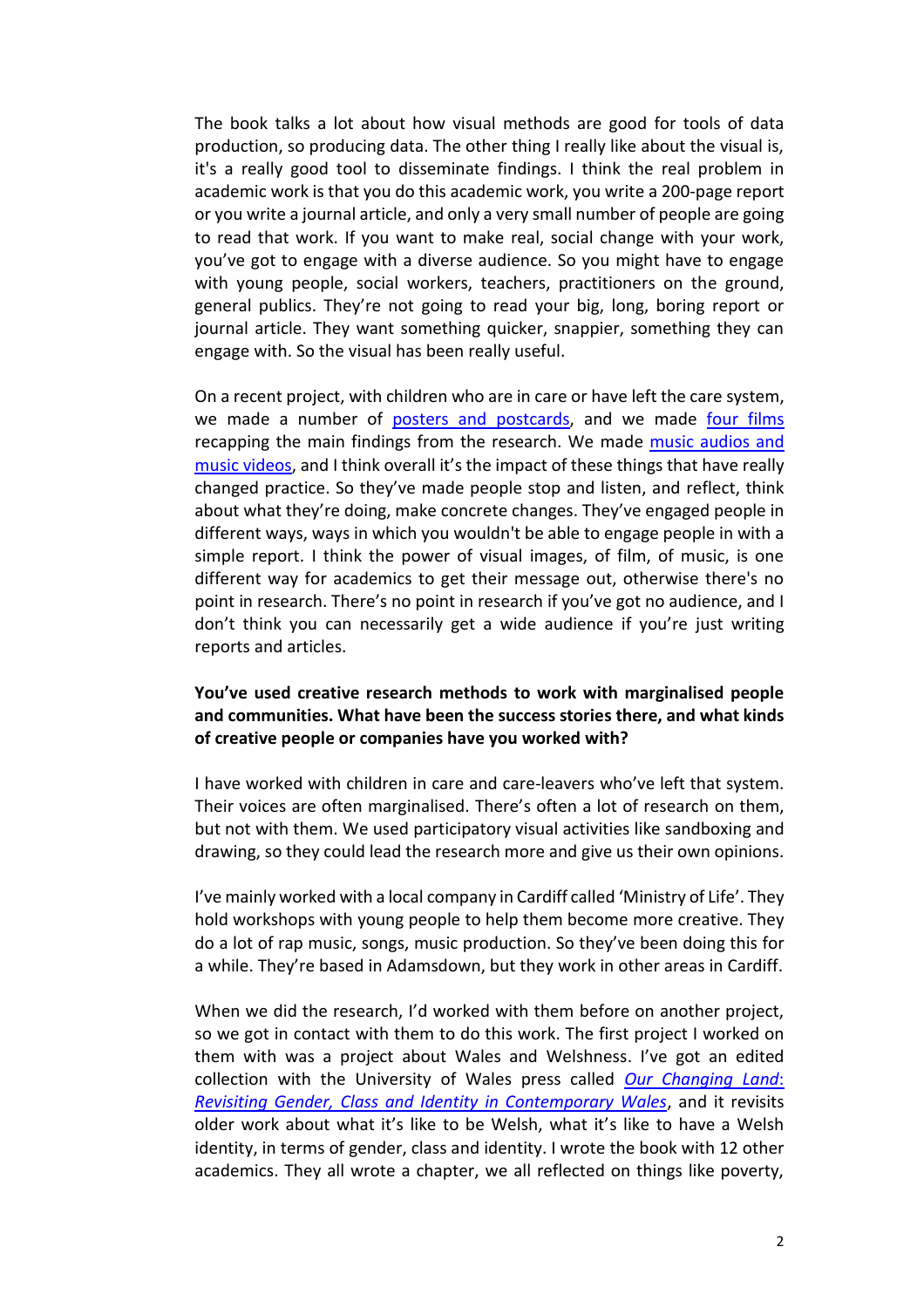gender, the arts in Wales, lots of different topics, but what was really missing then was the voice of young people.

So I went out. I worked with Ministry of Life. They did workshops with young people about what we'd written in the book, and whether that resonated with their idea of Wales, and sometimes it did and sometimes it didn't. And we worked with Ian Homer, the photographer, who is also based in Wales, and he worked with the young people to create a photograph for every chapter that either supported the theme we'd written about, or said something different that we hadn't said.

They produced a series of black and white images. The chapter that I actually wrote in the edited collection was about who should do the dishes, and it was looking at a study that was done 20 years ago with grandmothers, mothers and daughters, and there was an argument that even though women were working, men weren't doing the dishes a lot. In my study, I found the same sort of thing, and I was saying that women feel like they've got to work full-time and be a good mum, and do the dishes, and they're stuck in this ideology of the Welsh Mam. When the young people looked at it, a lot of the young men said they did do the dishes, and my chapter's wrong, so they did a picture of a man washing the dishes. But what they did, they had a man washing the dishes and a little baby sat in the high-chair, a girl, watching, and they were saying if young men like us are doing the dishes, and young babies are watching, you'll get that change. So they answered back to my chapter.

They also made music videos for each theme in the book. The first theme was identity, but because we were revisiting, we didn't look at ethnicity, which is a really important issue in Wales. In Wales, we often try and kid ourselves that we're a really welcoming nation and we don't have problems with racism, and we're very inclusive, but in reality that's not always the case. So with two young boys from Eritrea and a young boy from London, they talked about feeling Welsh and going to Cardiff City games, wanting to support Cardiff, but then people saying that they're not Welsh because they're black, and they made a song talking about what it's like, about having a [Hybrid Identity.](https://www.youtube.com/watch?v=lECT5lxl7os) That's what they called the song, so what's it like to be black in Wales. Ministry of Life worked with the singers, the boys wrote their own lyrics, and they did their own performance and music.

The second theme of the book was education, and we looked at labour markets. So education, employment, labour markets, zero-hours contracts, people returning to higher education. When the young people looked at that, they thought what was missing was the actual school experience, particularly bullying. So there was a young person called Tasha Harvey, and she wrote a really nice song called [Beautiful](https://www.youtube.com/watch?v=A93uWd6FAjc) about body image in school, and getting bullied, and quite a tragic story about how this young girl dies. So she wanted that to be included in the theme.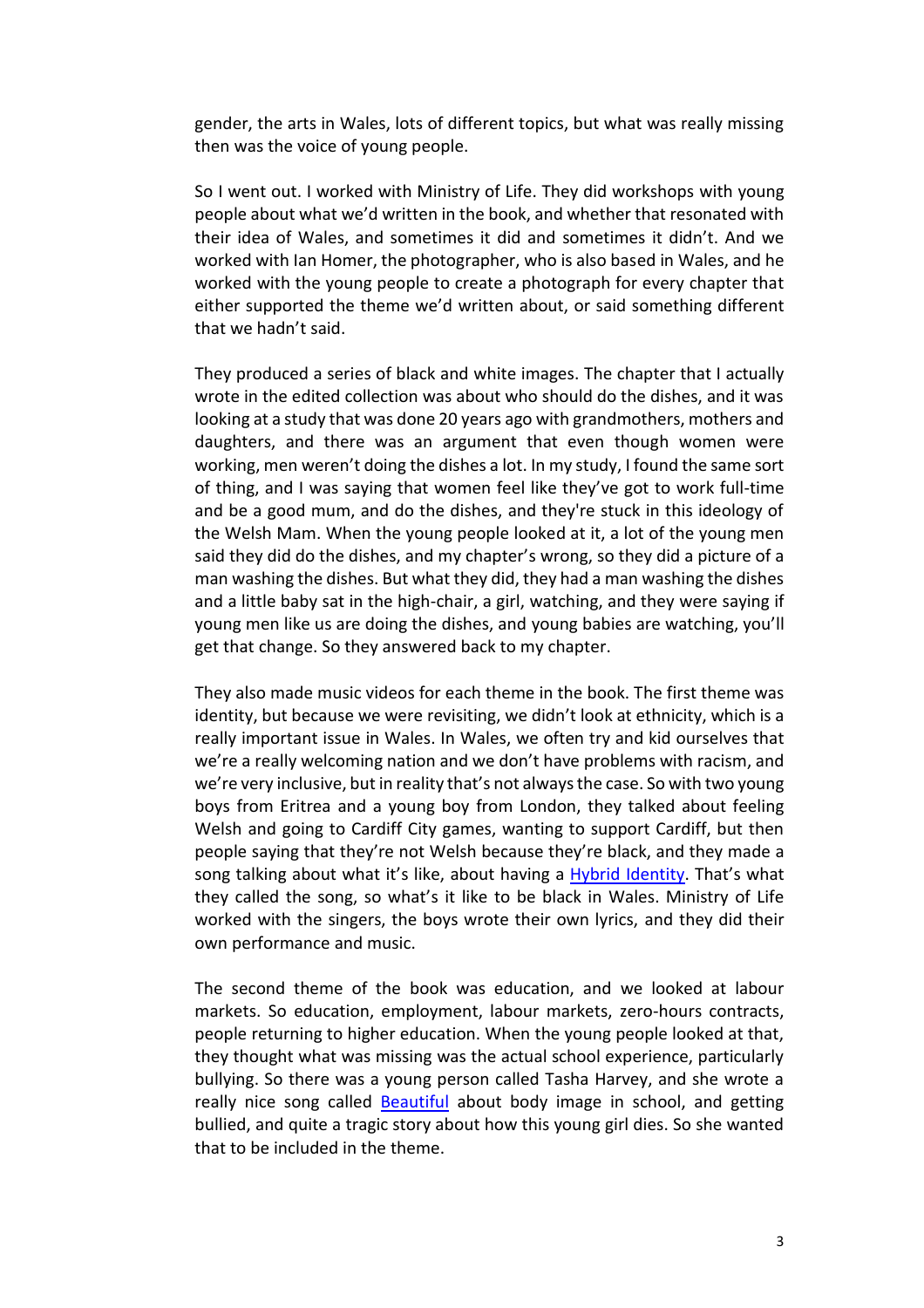And then in the third theme, we had an artist, a young artist called Sapien, and again he did a rap song[, Politricks,](https://www.youtube.com/watch?v=KOrPYVXq32I) and he talked about the idea that no wonder young people don't always vote, and they believe more in conspiracy theories. They wouldn't know their AM if they saw them. It's not that they're not engaged. It's just that they're not engaged in the right way. They're looking for action and change, but they don't necessarily feel that it can come from the governance system we've got now.

There were three songs all together that were produced for each theme, and all the lyrics from the songs ended up in the book, and all the music and the music videos are available on YouTube, which I thought was important because, again, it's about how can the visual get messages out to other people who wouldn't be the readers of your book? And I think the young people had really, really important messages that weren't always covered in the book, and had new things to say. If we're thinking about Wales and Welsh life, and what it means to be Welsh in terms of class, identity and gender, we need to have young voices involved, and creative ways of disseminating those ideas.

Then we did the project with care experienced children – that was through the research centre [CASCADE,](http://sites.cardiff.ac.uk/cascade/) and it was commissioned by the Welsh Government. Again, we wanted to get the voices of children in care out to a wider audience, but in that project it was difficult because you can't film them, because of confidentiality. We couldn't have their faces; we couldn't have their voices. We worked with a film producer from London who came down to do the film with Ian Peacock. So he did all the filming and all the editing, and we made some really nice [films.](http://sites.cardiff.ac.uk/cascade/looked-after-children-and-education/) And because they used visual production when we did the interviews, we had a lot of visual figures and drawings that they'd made that we could include, and then have voiceovers. We also did a lot of activities like wall-climbing, and we had these activity days for the young people. So we could also think about the sort of struggles of climbing the wall, but also the struggles of life.

We had all this footage from the day's activities, and then we had voiceovers. And again, the film's very powerful, but you've also got a tension when you work with people who work creatively, and you have your academic or social science agenda: I remember when we did the voiceovers, the film producers wanted all the children that could speak in Received Pronunciation, in relation to sound quality. But we were like no, we don't want all the children who have got these really sort of 'clean' sort of voices, and Received Pronunciation. We want a bit of a mix of local accents to represent the children and young people in the project we've got.

We worked with Ministry of Life again on that, and did [three music videos,](http://sites.cardiff.ac.uk/cascade/looked-after-children-and-education/) and we also had live performance at one of the events. In terms of practitioner engagement and getting people to rethink their everyday practice, lots of people – after seeing the live performance of the song – wrote to us or gave feedback, saying after hearing that song or watching that film it's really made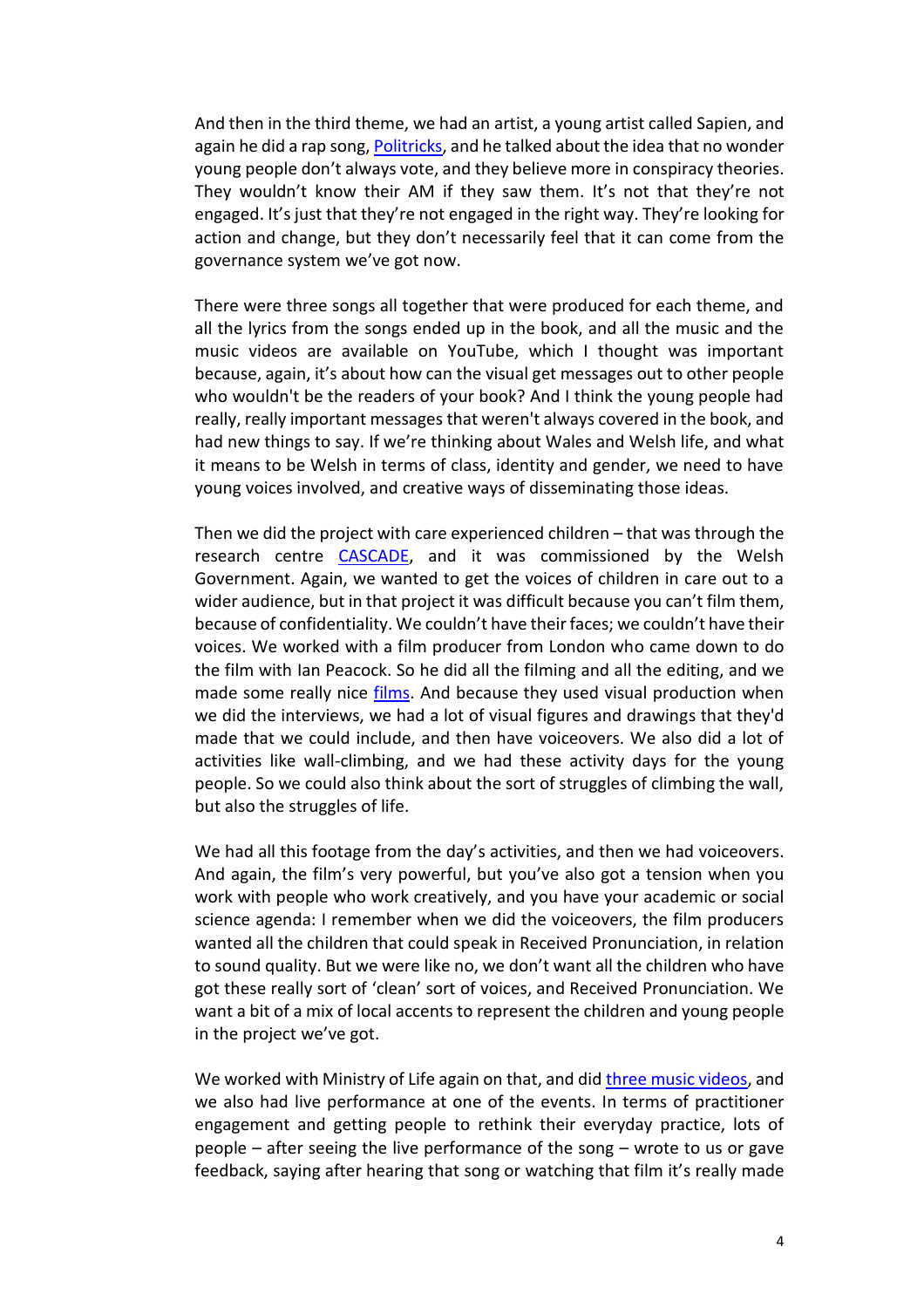them think about the experience of children in care, and how some practices that we think are enabling are really quite damaging.

So it's never really the report. You don't get so many people saying, after we read your 200-page report, we thought we would do this or that. It's after we've seen the film, after we've seen the song. That was really, really successful, and we got changes and we got people to take notice, and we got engagement from young people, from teachers, from social workers, from the general public, from youth workers, so it's a much more engaging format.

Again, you get some tensions. We had three graphic arts posters done, and on one of the graphic arts posters there were images to represent social workers, and some of the young people had said a lot of critical things about social workers. But at the end of the day, social workers are also under pressure, and we wanted to get them onside to work with us. So we had to change the poster slightly. In the initial poster, they were visually represented in line with some of the more critical comments from young people, and it was like… that's not the right message! There are tensions between people's artistic interpretation and what you need to do with project findings; but these can be negotiated to create really powerful materials.

Overall, in all my work now, I hardly ever do work which is just interviews. When I'm producing data with people and I want to know their stories, I'd much rather have a visual option for them to draw or take photographs, or make something.

In terms of dissemination as well, I think on future projects I don't really want to have projects that just turn into a report or a journal article, because there's just not the impact that you can get from using creative methods and working with people in the creative industry.

## **What is powerful about creative research methods? Do you think that interest in creative research methods is growing in Cardiff University? And why do you think that, if so?**

Creative methods are powerful in two ways. They're powerful when you're trying to produce data with people, when you're trying to learn about their stories and their lives. They don't have the pressure of interviews. Particularly if you're working with children or marginalised groups, you're not reliant on language, on pure language. You're reliant on other things. They can give you insights into places that you couldn't go, so I've done a lot of research around the everyday life of people in their homes, but you couldn't do an ethnographic research piece and say I'm going to sit on your settee now. I'll be here for two years watching your everyday life. But if people have got cameras, they can show you those spaces and use things in interesting ways to give you insights into their worlds.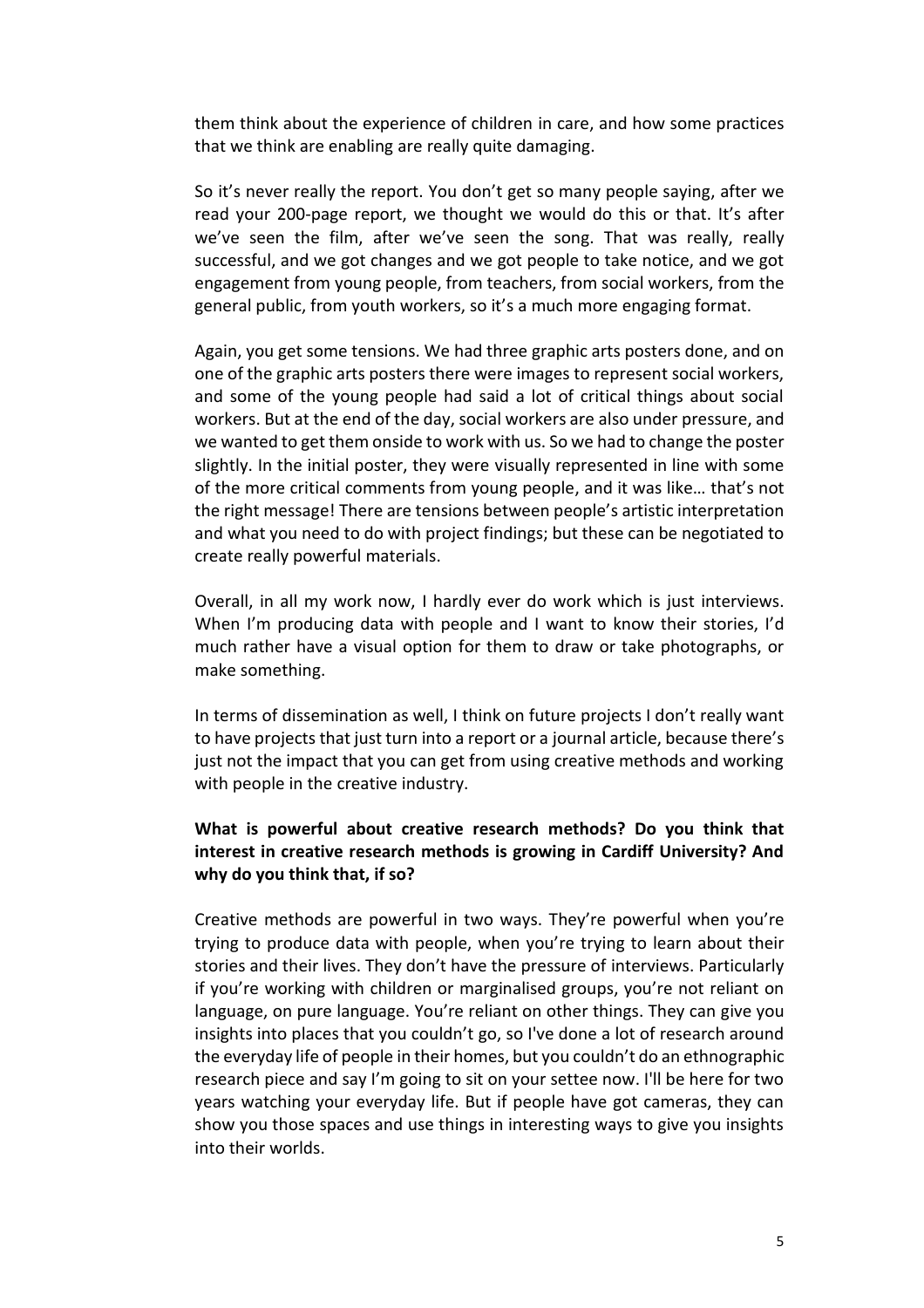Then, secondly, in terms of dissemination, there are all those opportunities to make films, to make songs, to make posters, to have an array of things to get people's interest, to get things that connect with people on an emotional level that can make that impact. So in terms of changing things and getting your research out, visual methods, creative methods, music, all of those can do things that you can't simply do with the word alone, particularly the academic word, which is particularly inaccessible to a lot of readers. It's inaccessible to us. I often read things and think oh, why didn't you just say what it was, rather than using 100 words? So when you've got music and art, you can get past that and get your messages out.

I think now is the time, really, for creatives and academics to work together. I think now, we've got more opportunities than ever, because of the case for impact. So now there's pressure on universities to say not just 'I did this research and I published 10 journal articles'. What did you change? What was the impact of that? How many people know about it? What do they know? What are they going to do to change? Now there's the pressure for impact, which gives people huge opportunities, really. So when we made the music videos and the songs and the posters with the young people from the project with care experienced children and young people, it was through an engagement seed corn fund; before, maybe 10 years ago, if someone went to their funding board and said, 'Oh, I've got a great idea. I've done this research – you're going to love it. I'm going to make rap songs and some music videos', they would have been like, 'No, I think you will not have any of our university money for this'. But now there's such a pressure that you've got to get the message out, and people listen and receive and act on messages in lots of different ways, so now we've got some freedom to work with people outside of academia who know how to get messages over to diverse audiences.

### **Creative research methods, teaching, visual methods of knowledge transfer rather than just text-based systems: have you employed or shared these creative research methods in your teaching too?**

Yes, I have. In my teaching I use visual images a lot. They get people's attention. I also try and teach things to make students more socially aware, so often we'll get students and they don't know about the troubles in Northern Ireland, or sometimes Apartheid, and they're just like ooh, we don't know what that is. That's really a problem, because I think if students don't know about these socio-political histories, we keep on making the same mistakes.

We do lots of interesting things with images. I also do a lot around terrorism and activism, so who is a terrorist and who decides? And who is an activist? So if you think about Apartheid, they were seen as terrorists. Now they're seen as activists, and people who changed things. We try and see things from different perspectives, and I try and get them to engage with the media. I say to them, you know, watch a story on Sky News, watch it on the BBC News, watch it on Al Jazeera, and watch it on RT [formerly Russia Today]. What are the different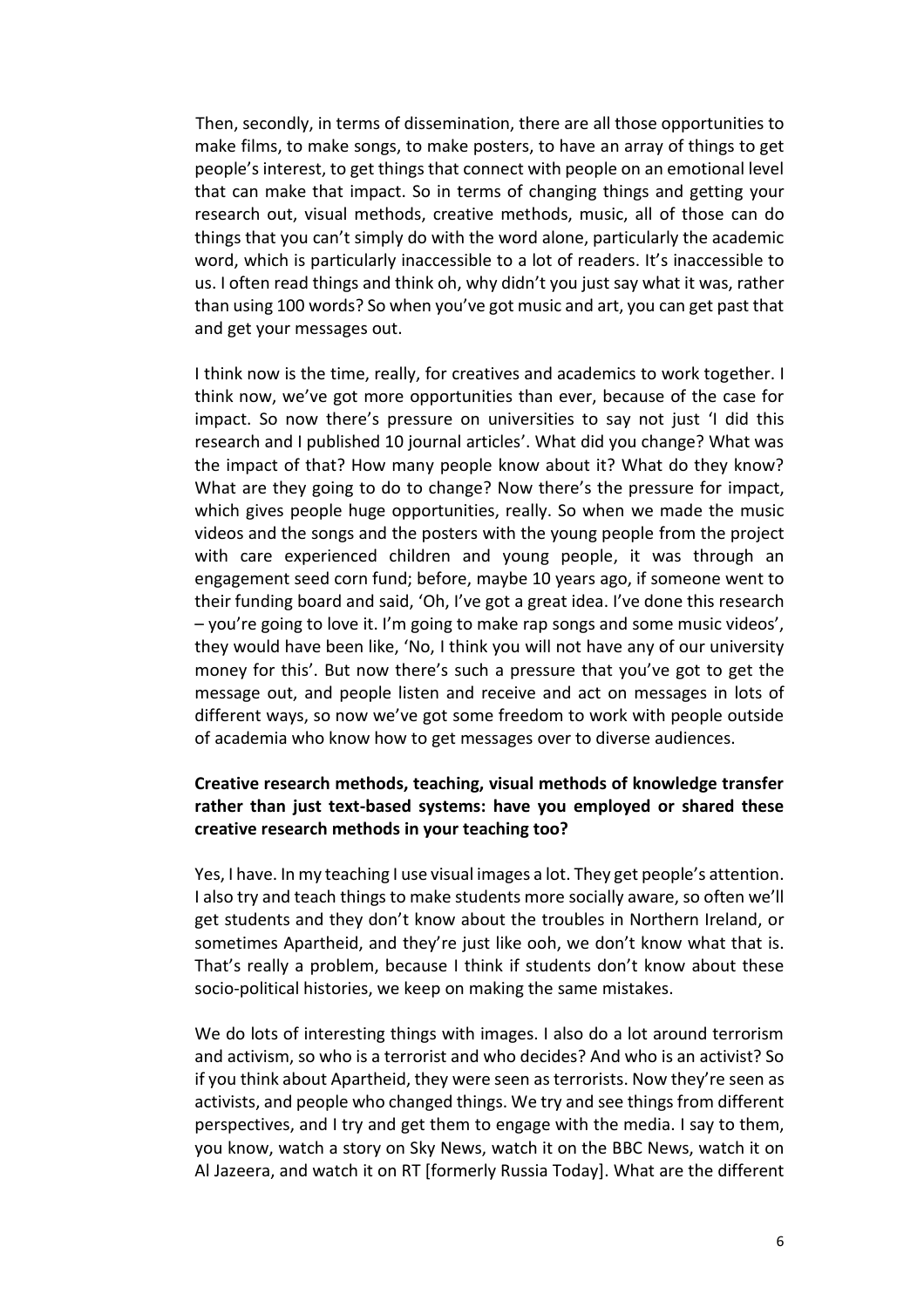messages? What are the different things that are filmed? Why do you think the way you think you do about particular people?

We do a lot on poverty, and often university students are very careful to be politically correct, but we do one on images and some of the students in the seminar say 'what did you think when you saw the image?' And the students will be very polite, but one student will always say what they really thought. And there's one who says 'oh, I thought they'd look like little chavs', and the other students were like 'Huh!'. But then you ask, why do you think that? How is it mediated? What does Benefits Street do? What do all those things do?

I also teach them the power, and also the danger, of visual images. Who do young people want to look like, and does anyone really look like that? What about photo-shopping? Is that a real person? So I use the visual a lot.

I use it in assessment as well, so I didn't want to do modules that are full of visual images, and then say right, go and write me a 3,000 word essay. So what I get them to do in their essays is, they all choose an original image that they found somewhere, and use different theories to read it, and think about how you read it from the constraints of your own culture and politics.

Then I also get them to make something, which they're really resistant to, because they're sort of 'we're not making anything. It's not…you know, don't you know who we are? We're students, we want academic textbooks'. So I say now you're going to make something, and not only do they have to make it, they have to show other people. Because I think if you're doing visual research – or from when I do projects, if I'm asking someone to make a map of their lives, or to build something – you've really got to do it yourself, and you've got to show other people for people to look at something you've made.

The students make place and space maps of their everyday lives, and then they discuss them with others in the group and talk about the process. So even though they all hate me when I say we're going to do this, by the end of the module, when they've done it, they're always quite excited by it, and say why didn't we do more of this earlier? And in their dissertations, nearly all the students I supervise use some form of visual data production.

But with my PhDs, I'm also pushing now for them to consider what they're doing at the end: you've got this big, huge PhD thesis. How else are you going to get it out? Could you get it out visually, or with music? How is this going to make a difference?

### **Could you say a bit about being a member of the Creative Cardiff Research Network?**

The Creative Cardiff Research Network I saw online, so I saw that something was going on. I had an email. I emailed Johann who works there. He got back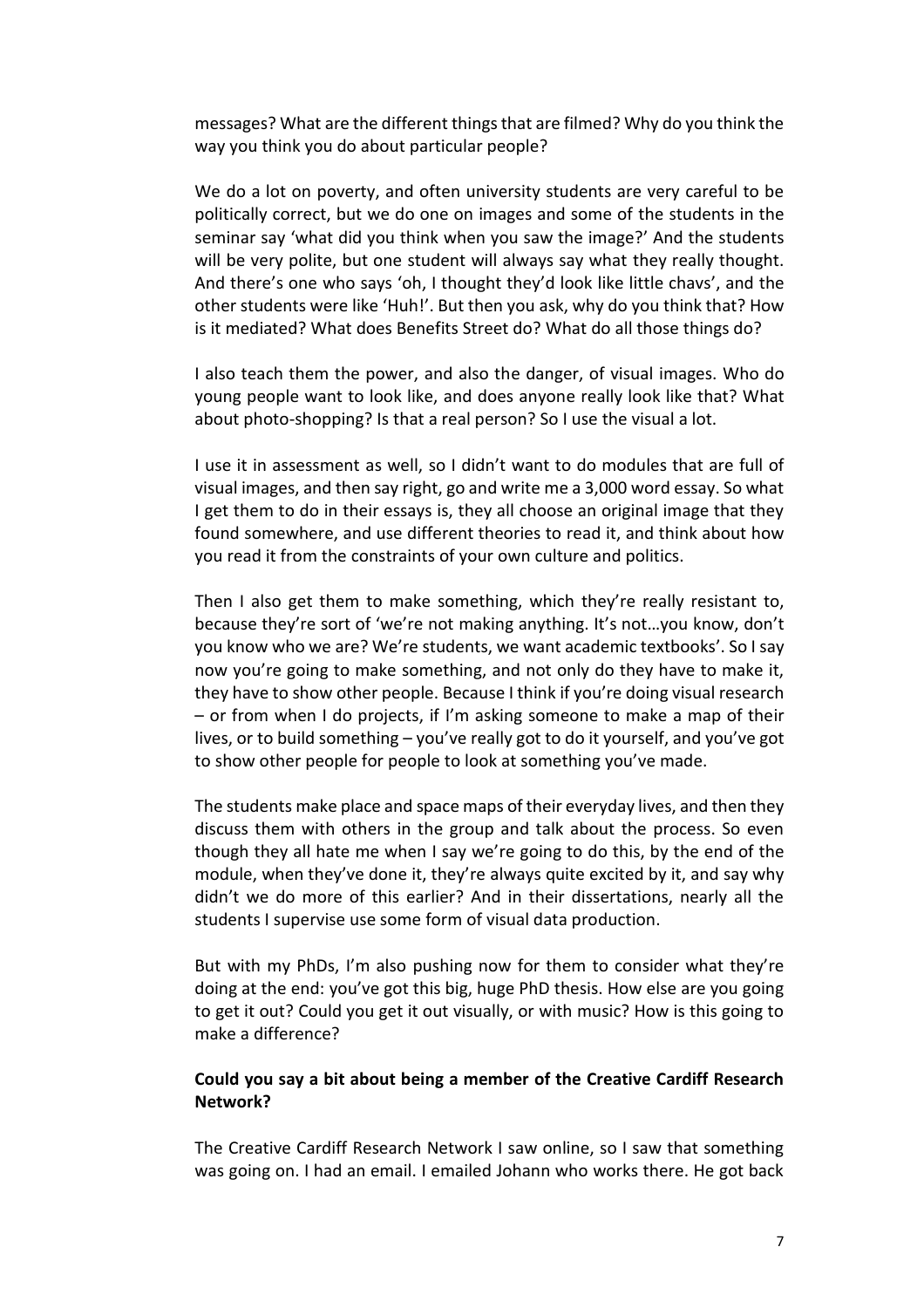to me. Because when I saw the word creative, and Cardiff, I was, you know, obviously interested because of my work. I was like 'Oh, yes!', somebody else is doing something else apart from writing articles and being fixed in the written world. So I thought it was really interesting, and then I got to meet all the people who work in the team, and when I had a book launch for my *[Visual](https://www.routledge.com/Visual-Narrative-and-Creative-Research-Methods-Application-reflection/Mannay/p/book/9781138024328)  [Methods](https://www.routledge.com/Visual-Narrative-and-Creative-Research-Methods-Application-reflection/Mannay/p/book/9781138024328)* book we came together and had some really interesting speakers.

I think the important thing about that network is that before people sort of think oh, no one else is doing anything creative. People are in different schools, but we don't know about each other. So even though we're all Cardiff University, it's quite fragmented in that way. So one of the real assets of having that network is knowing that there's somebody in the Business School, or the School of Music, or Sciences, that's also thinking how they can use creative or visual materials with their participants, but also as tools of dissemination. I think as things are taking off, it's really good to have a network, because you can have advice. Because I think that's what I really struggled with. So when I started using it as a research method it wasn't so bad. I could trial things out and see what worked for me, and make my children do things. I could just sort of test things out. When it's dissemination, there's money involved. You've got to make a product. You can't try things out. So when I first had to make films, and I was like oh my God, I don't what to do, and the guy was like oh, well it's normally so many seconds per word, or so…I didn't even know. I didn't even know the discourse of filmmaking, and it was a real challenge to say how do you get all these days of footage into five-minute films?

But I think if there had been the network, and someone else had made films before, I could have met them for coffee, they could have said yeah, when you do your films this, this, this and this. So we got some great films made, but we probably could have got some greater films made if I'd known more. The network can be really supportive in that way, and hopefully, you know, when I've done things and people are doing things for the first time in the network, I'll be able to say don't do it that way, that doesn't work, or this worked really well, or these are great people. So like, you know, Ministry of Life are great, I'd work with them again. I think you can share links, you can share experiences, you can share how you get funding, and how you word things to get funding so people can get the sense of importance and impact.

I think it was really needed, this network, and it's a growing network and it's one that will support lots of researchers across disciplines, and the local creative industries, to work together and produce better work that has a greater impact.

### **On that note, can you tell us a little bit about the event held with Creative Cardiff on 'Visual Research Methods – Working with Creatives'?**

When I was meeting with the team in Creative Cardiff, we talked about my book, because it'[s Visual Narrative and Creative Research Methods](https://www.routledge.com/Visual-Narrative-and-Creative-Research-Methods-Application-reflection/Mannay/p/book/9781138024328), so it's sort